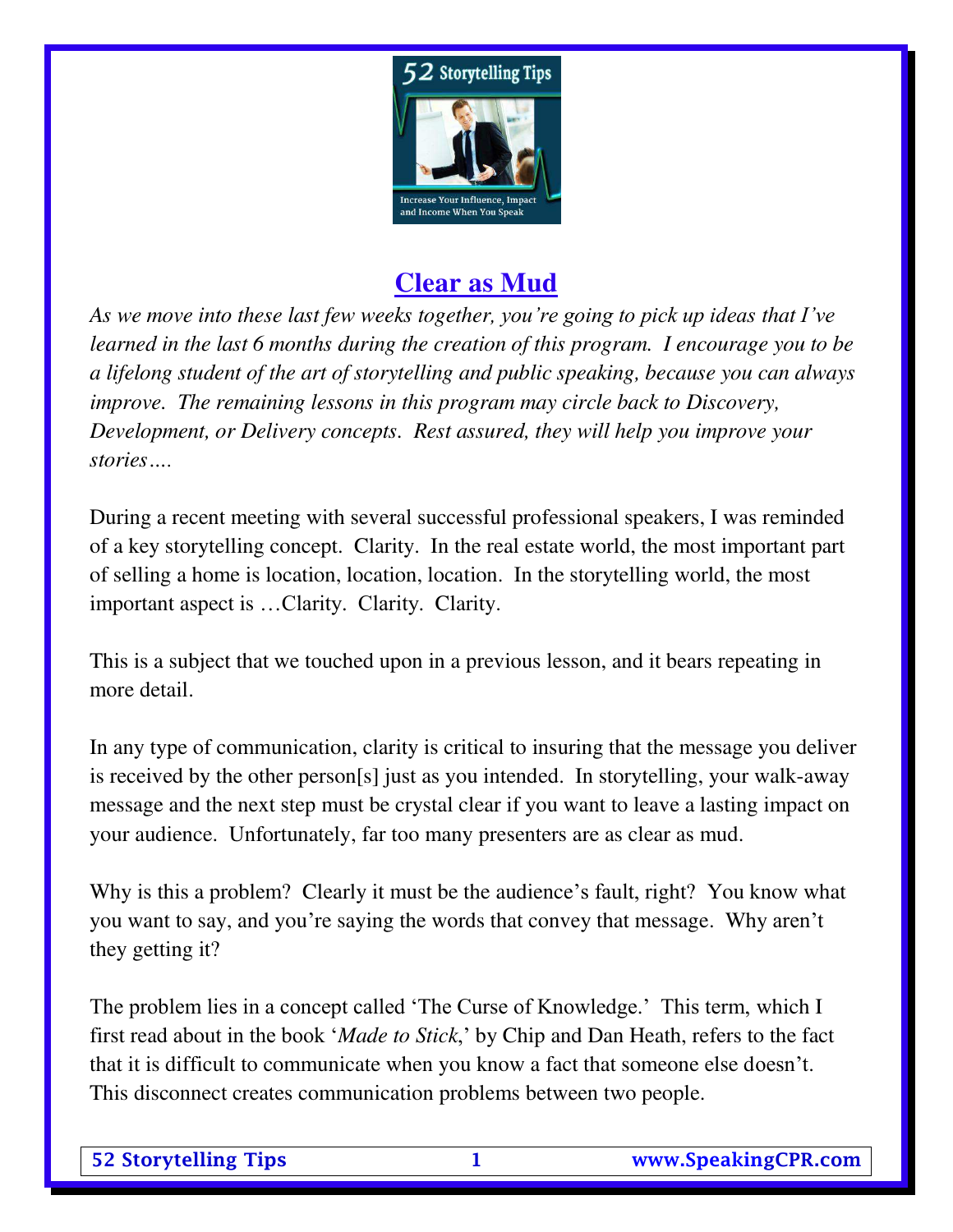

To help you understand this, try the following exercise. Think of a song that everyone knows. Then tap that song on a desktop, and ask another person to guess the name of that song. It sounds like this….

[Sounds of tapping]

What is the name of that song? Listen again.

[Sounds of tapping]

When most people hear this, they don't have a clue. All they hear is a bunch of tapping.

The title of that song is "*Happy Birthday to You*."

Now that you know the title, listen one more time.

[Sounds of tapping]

Could you hear it that time?

What happened? When you didn't know the title, you heard a bunch of indiscriminant tapping sounds. When you learned the name of the song, you could hear that song playing in your head, and could match the song to the tapping.

What does this have to do with story telling? When you have an idea in your head, you understand it because it's clear in your mind. Unless you are crystal clear about your message and your next step, your audience is, in essence, hearing a series of meaningless taps when your story is not tied around a consistent message.

How can you improve and clarify your message to others? Try this suggestion from my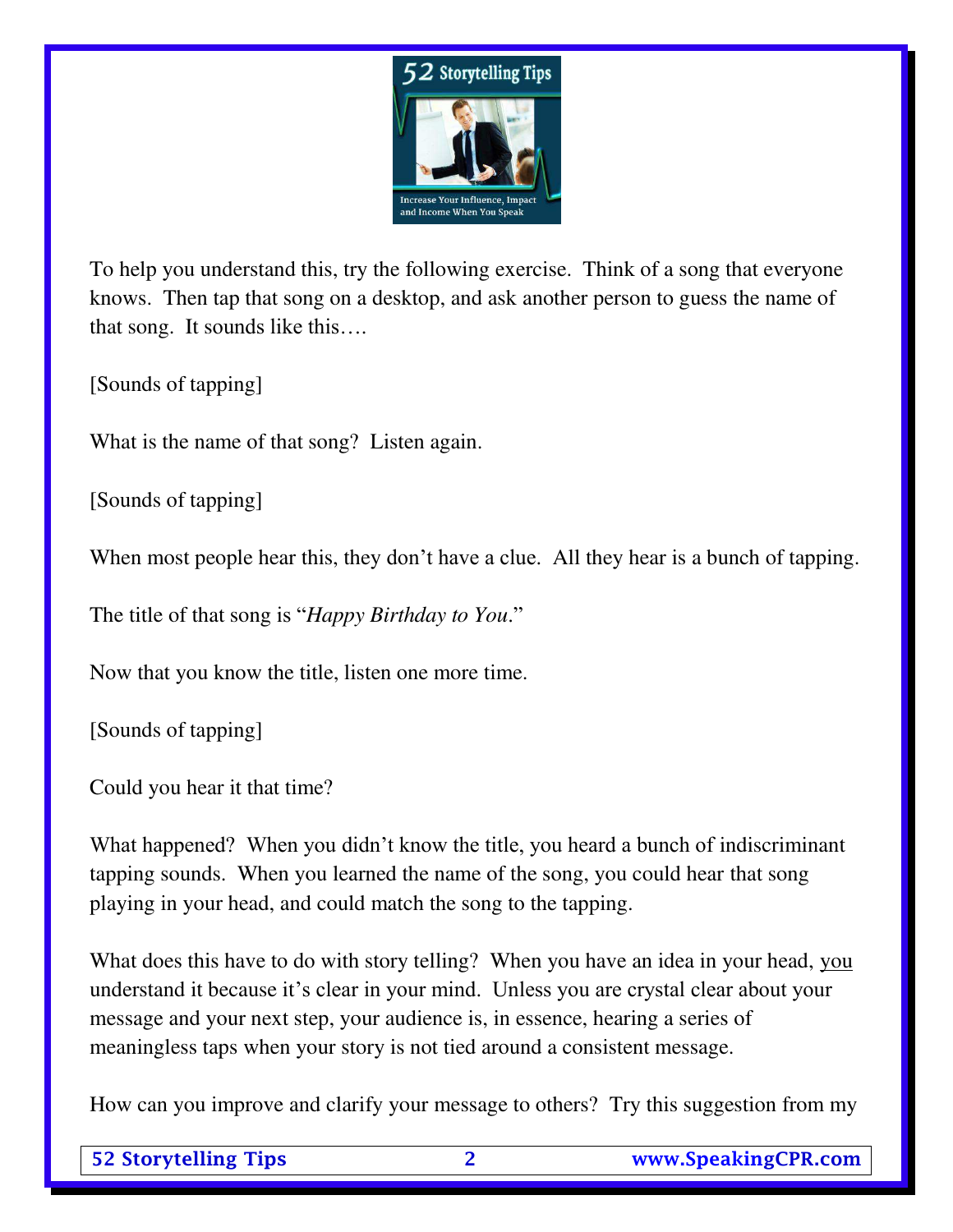

fellow Certified World Class Speaking Coach, Bob Mohl. Present your story to a group. A week later, contact each of the people who heard your story. Ask them these three questions:

- *What do you remember?*
- *What was the point of the story?*
- *What was funny?*

A word of warning. The responses may astound you. What you think is memorable often isn't. The point you think you're making often isn't what people take away. Parts that you think are funny may not be to others. Ask me how I know this.

Although this exercise can be frustrating, it is one of the most valuable tools you can use to improve your story, and your connection. If people can't remember key points a week later, your story is not resonating at a deep level.

This feedback is invaluable. It will help you develop clarity in your stories. When your message and next step are clear, your story will resonate. It will be remembered long after you speak, and you will avoid the curse of being 'Clear as Mud.'

**ACTION STEP:** Remember the tapping exercise and use the three follow-up questions discussed in this week's lesson. Whenever you sense that your audience is not clear about your message, think about that tapping exercise, and upon whom the responsibility lies to clearly convey your message. Use the feedback from the three questions to eliminate confusing or forgettable parts of your story.

Your recommended resource this week is the book *['Wake 'Em Up Business](http://www.amazon.com/Wake-Professional-Techniques-Alarmingly-Presentations/dp/0926395122/ref=sr_1_2?s=books&ie=UTF8&qid=1379616535&sr=1-2&keywords=wake+em+up+business+presentations)  [Presentations](http://www.amazon.com/Wake-Professional-Techniques-Alarmingly-Presentations/dp/0926395122/ref=sr_1_2?s=books&ie=UTF8&qid=1379616535&sr=1-2&keywords=wake+em+up+business+presentations)'* by Tom Antion. Tom is a highly successful speaker and entrepreneur. He has been entertaining audiences for over 25 years.

**Until next week, always remember, you have a story that someone needs to hear.**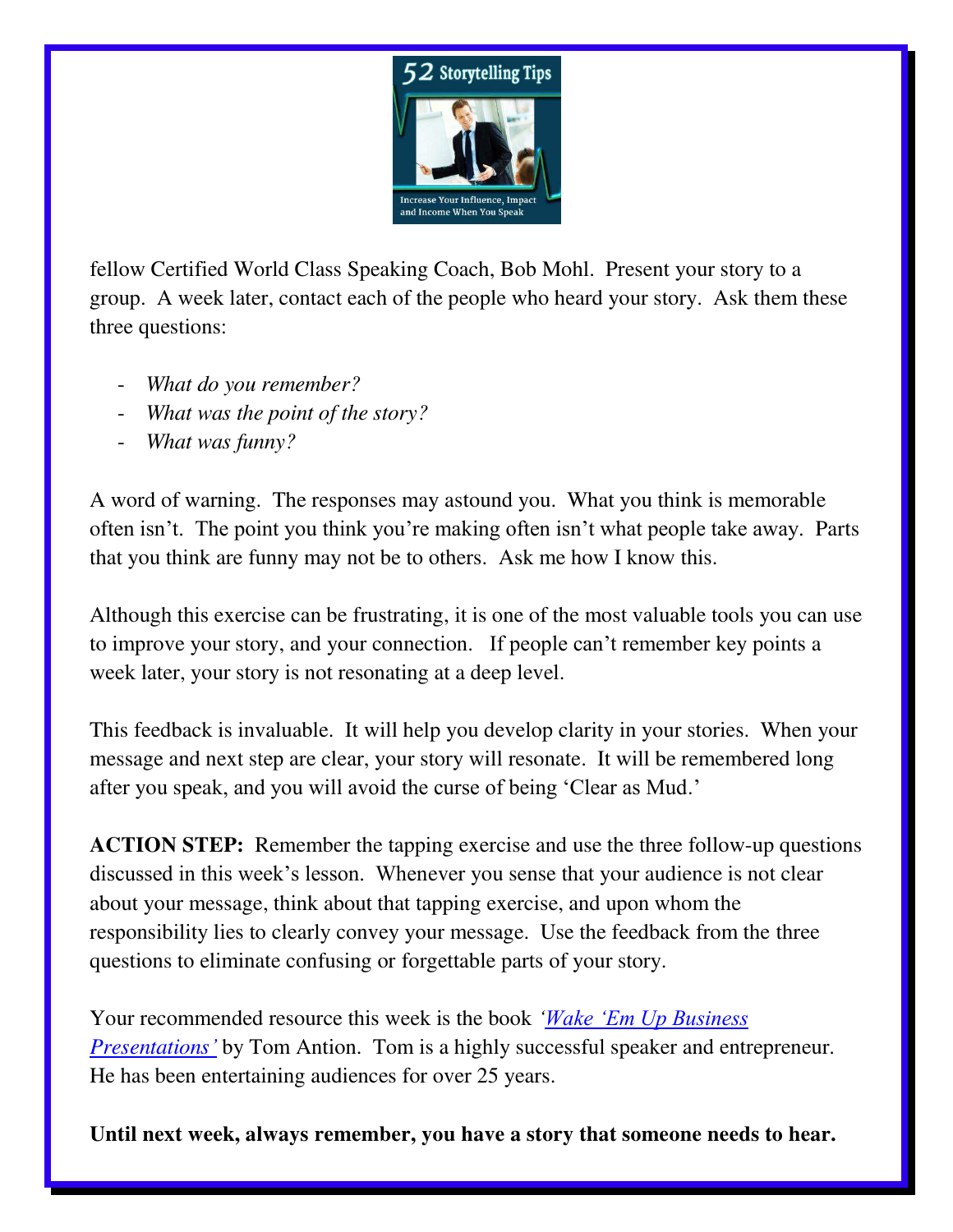

# **Speaking CPR**

**Michael Davis** 

Breathing Life into Your Speeches and Sales Presentations

# **Recommended Resources**

- *1) 3D Storytelling Workshop* Click on this link: *[3D Storytelling Workshop](http://speakingcpr.com/3d-storytelling/)*
- *2) [Inject More Humor into Your Presentations](http://66.147.244.184/~speakir5/online-store/inject-more-humor-into-your-presentations/)* Click on this link: *[Inject More Humor into Your Presentations](http://speakingcpr.com/online-store/inject-more-humor-into-your-presentations/)*
- *3) Go Ahead and Laugh!* Click on this link: *[Go Ahead and Laugh](http://speakingcpr.com/online-store/go-ahead-and-laugh/)*
- *4) Stand Up, Stand OUT!* Click on this link: *[Stand Up, Stand OUT!](http://speakingcpr.com/online-store/stand-up-stand-out-audio/)*
- *5) EDGE of Their Seats Storytelling* Click on this link: *[Edge of Their Seats Storytelling](http://bit.ly/Zs02k9)*
- *6) Hollywood Presentation Skills* Click on this link: *[Hollywood Presentation Skills](http://www.fripp.com/store/public-speaking/hollywood-special/)*

# **Michael's Background**

For many years, Michael Davis gave presentations and speeches that were, in a word, ineffective. Mistakes, confusing messages and failed attempts to capture the interest and attention of audiences created tremendous frustration.

Then a chance meeting with World Champion speaker David Brooks opened the door to meeting many other World Champion and Hall of Fame speakers. Investment of time, energy and thousands of dollars in training and coaching helped him develop the skills to become a speaker and leader who influences, impacts, and inspires others.

In 2011, he earned the certification of World Class Speech Coach. He also studies the art of comedy and movie making to learn new skills that can take speech creation and delivery to new levels.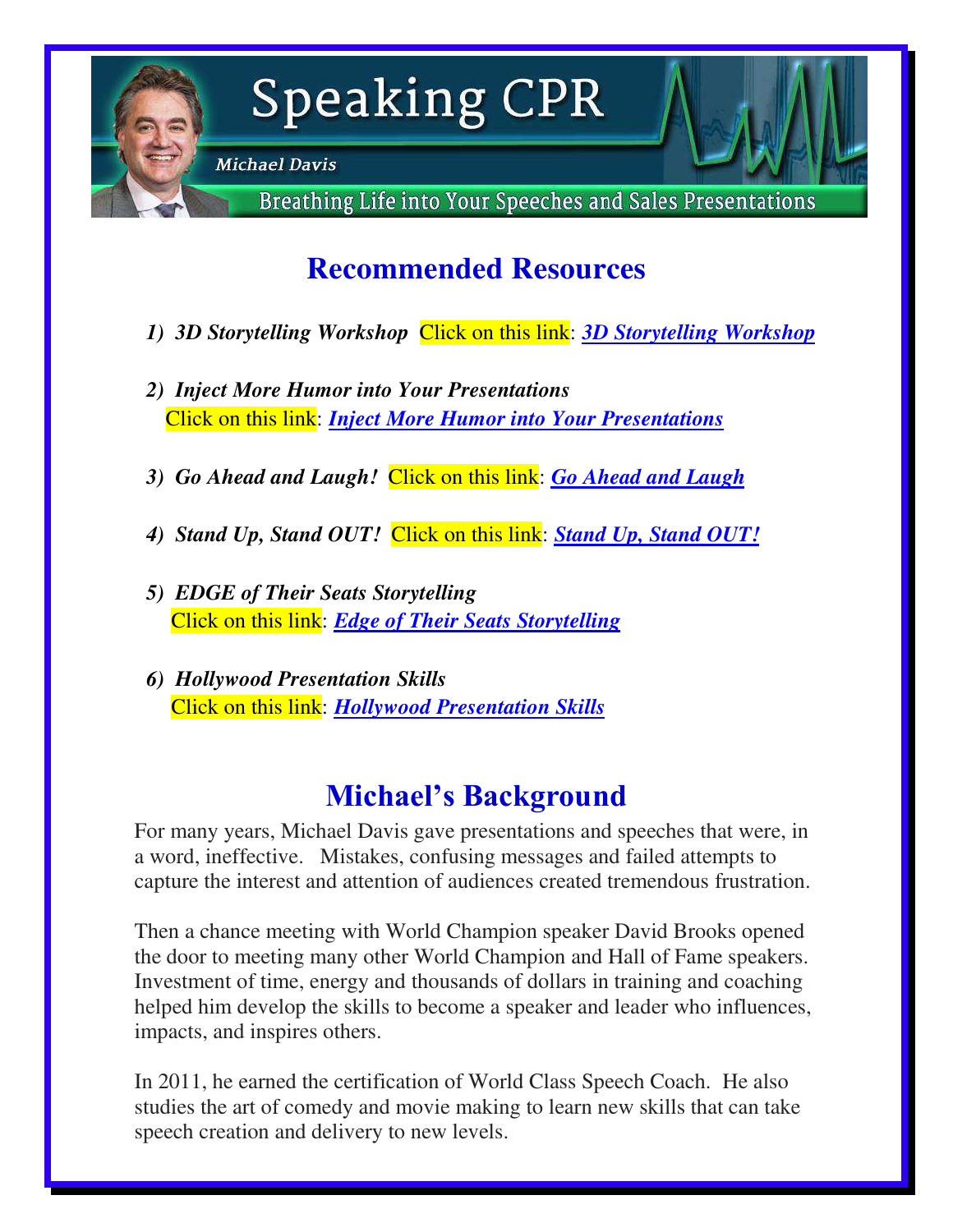## **Michael's Raving Fans**

*͞Mike Daǀis is aŶ engaging, inspiring speaker. I believe, however, that his greatest talent is his ability to draw the best out of those lucky enough to have him as a coach. I had this privilege for a period of four months. During this time, he constantly challenged me to improve both the content of my speeches and my delivery. I would not have made the finals in Toastmasters World Championship of Public Speaking competition without the help of Mike Davis. I don't know of a better Public Speaking teacher in Cincinnati.* 

> **Chris Nachtrab**  Vice President & Partner The Everest Group

### *͞Last summer, when I spoke and promoted to subscribe to [my email newsletter] [Hot](http://www.marketingaccelerator.com/) [Marketing Tips,](http://www.marketingaccelerator.com/) I got a big fat zero sign ups.*

**At your wise suggestion***, I passed the signup clipboard around the room this time. When you first mentioned it, it felt very old-fashion and not trendy or technology driven. I set a goal for 50 new sign ups. Probably 2 times more than I have ever had sign up at one time.* 

\*\*\*\*\*\*\*\*\*\*\*\*\*\*\*\*\*\*\*\*\*\*

*When I tallied the new subscribers after the lunch yesterday,* **we hit a total of 72***! I think that is about* **46% of the room***. THANKS*!"

> **Drew Dinkelacker** President, The Marketing Accelerator

\*\*\*\*\*\*\*\*\*\*\*\*\*\*\*\*\*\*\*\*\*\*\*\*

*͞Eǀaluate to Eleǀate is a* **powerful program***. Eǀery speaker should hear it… tǁice!͟*

**Darren LaCroix 2001 World Champion of Public Speaking** 

\*\*\*\*\*\*\*\*\*\*\*\*\*\*\*\*\*\*\*\*\*\*\*\*

*"Mike helped me fine tune a 10-minute presentation from "too much information" into a* **clear, to-the-point focus** *that has not only* **given me more confidence,** *but generating* **more positive feedback** *from the audience NOW than I did before meeting with Mike.* 

*Mike has a unique ability to help you focus on the main point(s) of your presentation and then how to present them in a way that is* **easy for those in the audience to understand***.͟*

> **Doug Smith** Sr. Account Executive Hubbard Interactive